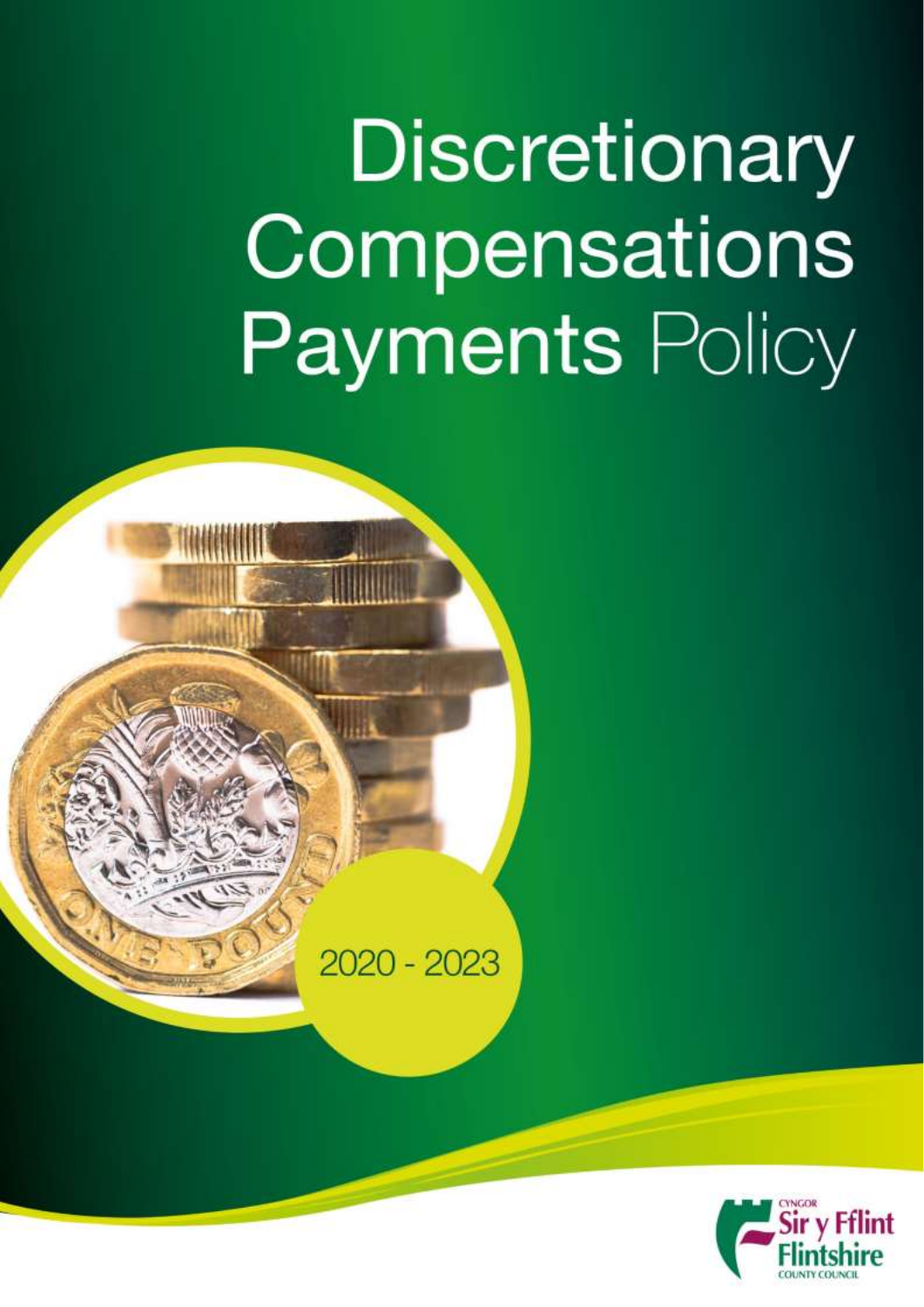## <span id="page-1-0"></span>1. Overview

| <b>POLICY</b>       | <b>Discretionary Compensation Payments Policy</b> |  |  |  |  |  |  |
|---------------------|---------------------------------------------------|--|--|--|--|--|--|
| <b>OWNER</b>        | Senior Manager HR& OD                             |  |  |  |  |  |  |
| <b>NOMINATED</b>    | Sian Croston (sian.croston@flintshire.gov.uk)     |  |  |  |  |  |  |
| <b>CONTACT</b>      | Rachel Roberts (Rachel.roberts@flintshire.gov.uk) |  |  |  |  |  |  |
| <b>REVIEWED BY</b>  | HR Policy & Reward Advisor                        |  |  |  |  |  |  |
| <b>DATE OF LAST</b> | September 2020                                    |  |  |  |  |  |  |
| <b>REVIEW</b>       |                                                   |  |  |  |  |  |  |
| <b>DATE OF NEXT</b> | September 2023                                    |  |  |  |  |  |  |
| <b>REVIEW</b>       |                                                   |  |  |  |  |  |  |
| <b>RELATED</b>      | Organisational Change & Redundancy Policy         |  |  |  |  |  |  |
| <b>DOCUMENTS</b>    | Pay Policy                                        |  |  |  |  |  |  |

#### Revision History

| Version        | <b>Issue Date</b> | <b>Author</b>      | <b>Summary of</b><br><b>Changes</b> |
|----------------|-------------------|--------------------|-------------------------------------|
|                | 2007              |                    |                                     |
| $\mathfrak{p}$ | 2014              | HR Policy & Reward | Removal of Capped                   |
|                |                   | Advisor            | Payment                             |
| 2.3            | <b>July 2016</b>  | HR Policy & Reward | .Localism Act                       |
|                |                   | Advisor            | Formatting & Front                  |
|                |                   |                    | Cover                               |
| 2.4            | September 2020    | HR Policy & Reward | <b>Cyclical Review</b>              |
|                |                   | Advisor            | No change                           |

### Consultation

| <b>Version</b> | <b>Who</b>        | Date |
|----------------|-------------------|------|
|                | CMT, Trade Unions |      |

## Approval

| Version | Who/Where           | Date |
|---------|---------------------|------|
|         | <b>Full Council</b> | 2007 |
|         | <b>Full Council</b> | 2014 |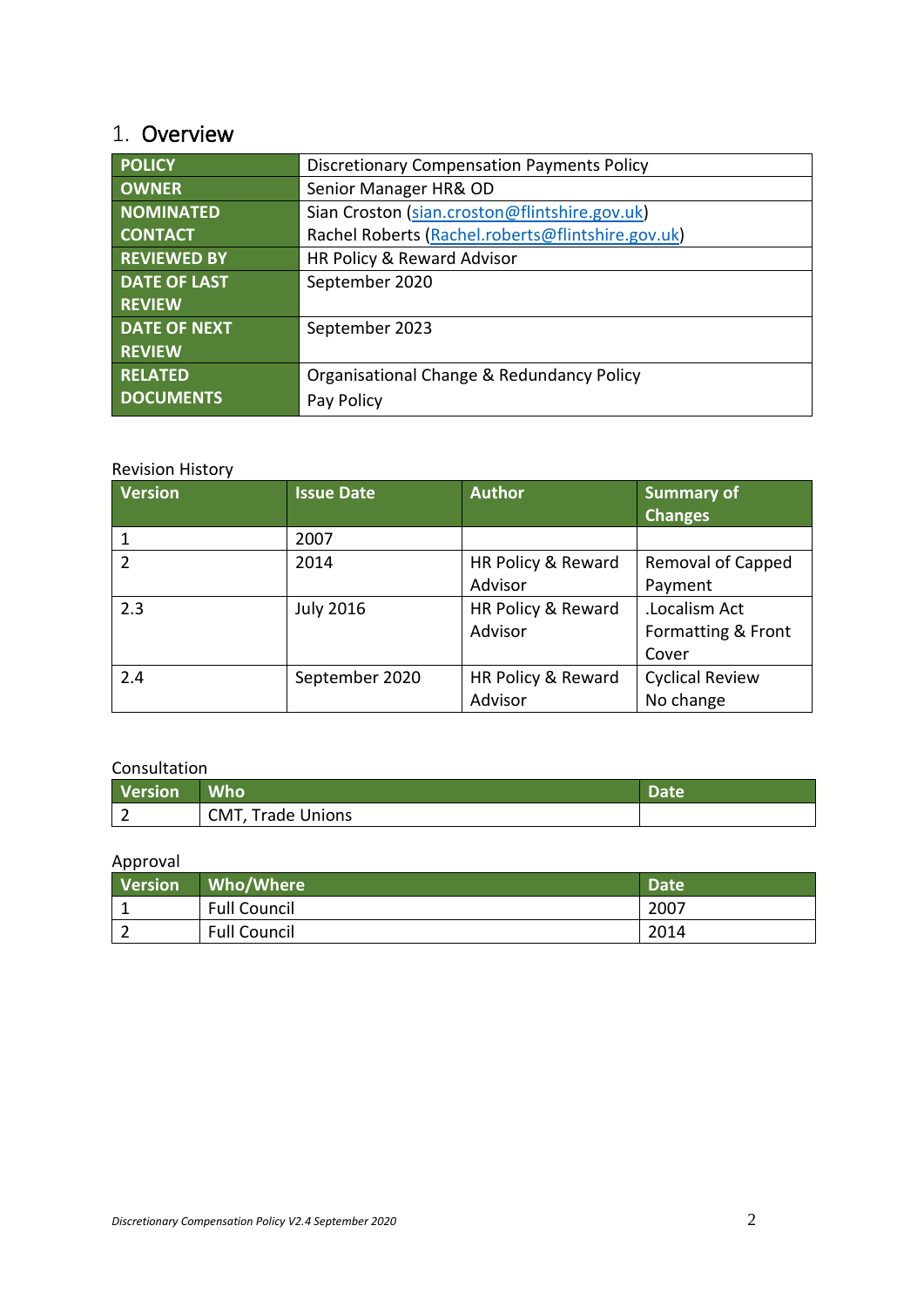## Table of Contents

| $\mathbf{1}$ . |  |
|----------------|--|
|                |  |
|                |  |
|                |  |
|                |  |
|                |  |
|                |  |
|                |  |
|                |  |
|                |  |
|                |  |
|                |  |
|                |  |
|                |  |
|                |  |
|                |  |
|                |  |
|                |  |
|                |  |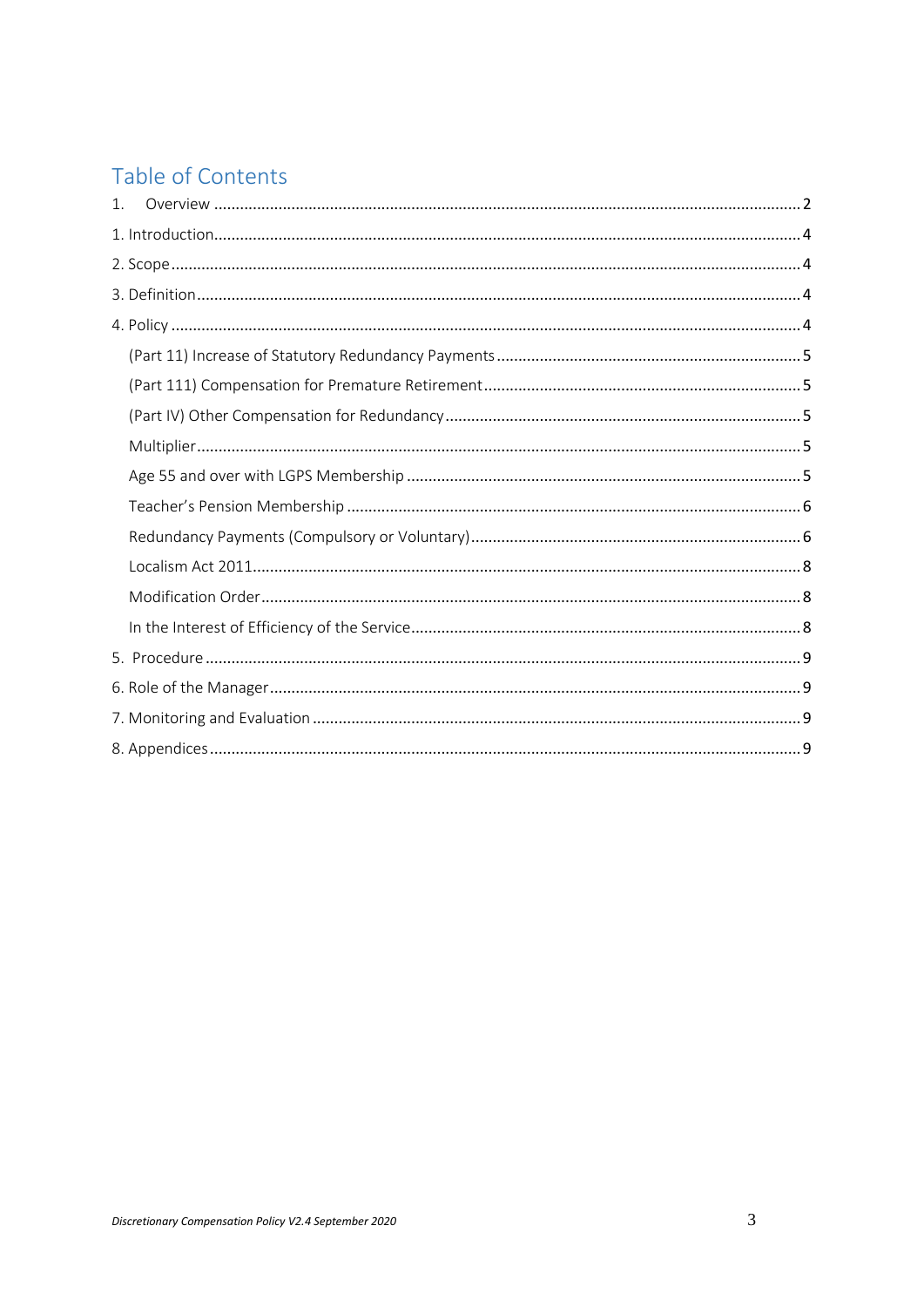## <span id="page-3-0"></span>1. Introduction

The following Statement sets out the Policy of the Council regarding the exercise of its discretionary powers under the Local Government Early Termination of Employment) (Discretionary Compensation) (England and Wales) Regulations 2006 (SI2914).

## <span id="page-3-1"></span>2. Scope

The policy applies to all employees of Flintshire County Council. It sets out the discretionary payments to be made to employees in cases of:-

- 1. Redundancy Compulsory or Voluntary.
- 2. Early Retirement on the grounds of Voluntary Redundancy.
- 3. In the Interest of Efficiency of the Service

## <span id="page-3-2"></span>3. Definition

The relevant discretionary powers under the 1996 Regulation for the purpose of this Policy are:

**Part II** Power to increase redundancy payments above the statutory weekly pay limit.

**Part III** Compensation for premature retirement.

Part IV Other compensation for redundancy.

In operating and reviewing this Policy the Council must have regard to the extent to which the exercise of its discretionary powers, unless properly limited, could lead to a serious loss of confidence in the public service and must be satisfied that the Policy is workable, affordable and reasonable, having regard to the foreseeable costs.

## <span id="page-3-3"></span>4. Policy

Where an employee ceases to be employed by the Council in any of the circumstances in which the Council's discretionary powers referred to above could be exercised, the Council will give proper consideration to the exercise of its discretionary powers. This will include consideration of the following: -

- 1. Circumstances of the employee concerned,
- 2. The financial position of the Council.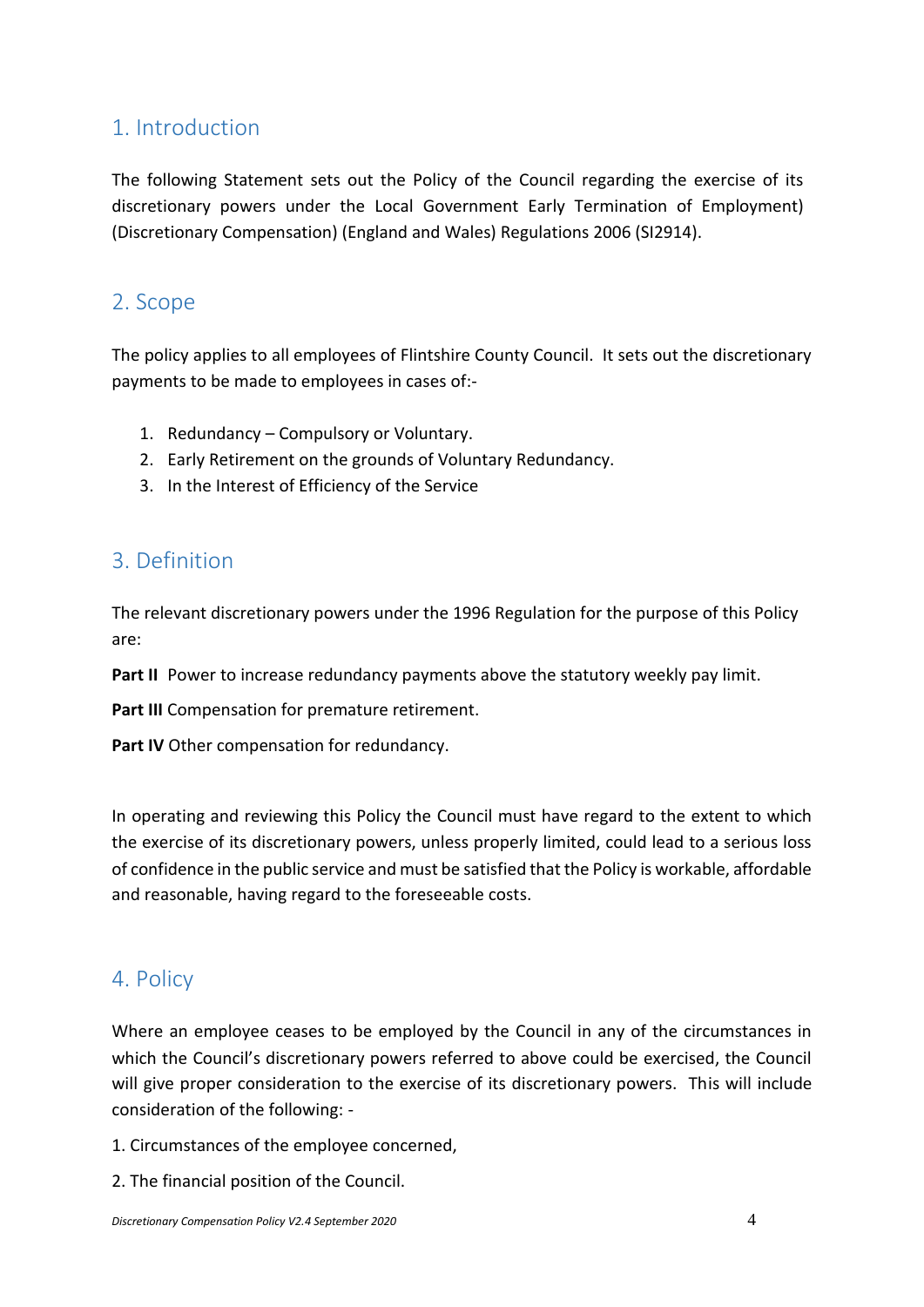3. The long-term effects on the Council, its employees and community.

The Council will exercise its discretionary powers impartially and in a consistent and reasonable manner. The final decision on any matter set out above rests with the Council.

#### <span id="page-4-0"></span>(Part 11) Increase of Statutory Redundancy Payments

The Council will pay the actual weekly rate of pay of the employee as calculated against the statutory provisions (i.e. up to 30 weeks maximum). See Appendix A for details.

#### <span id="page-4-1"></span>(Part 111) Compensation for Premature Retirement

The Council will not award any additional period of membership of the LGPS.

#### <span id="page-4-2"></span>(Part IV) Other Compensation for Redundancy

The Council will not pay any additional compensation on redundancy or premature retirement on the grounds of efficiency in circumstances where Part III does not apply.

#### <span id="page-4-3"></span>Multiplier

The Council will pay a multiplier of 1.5 times the redundancy payment as calculated against the statutory formula.

#### <span id="page-4-4"></span>Age 55 and over with LGPS Membership

For those employees aged 55 and over with LGPS membership the Council will apply the following: -

- A) Using the statutory redundancy payments formula (up to 30 weeks) but at actual pay.
- B) There will be no multiplier applied.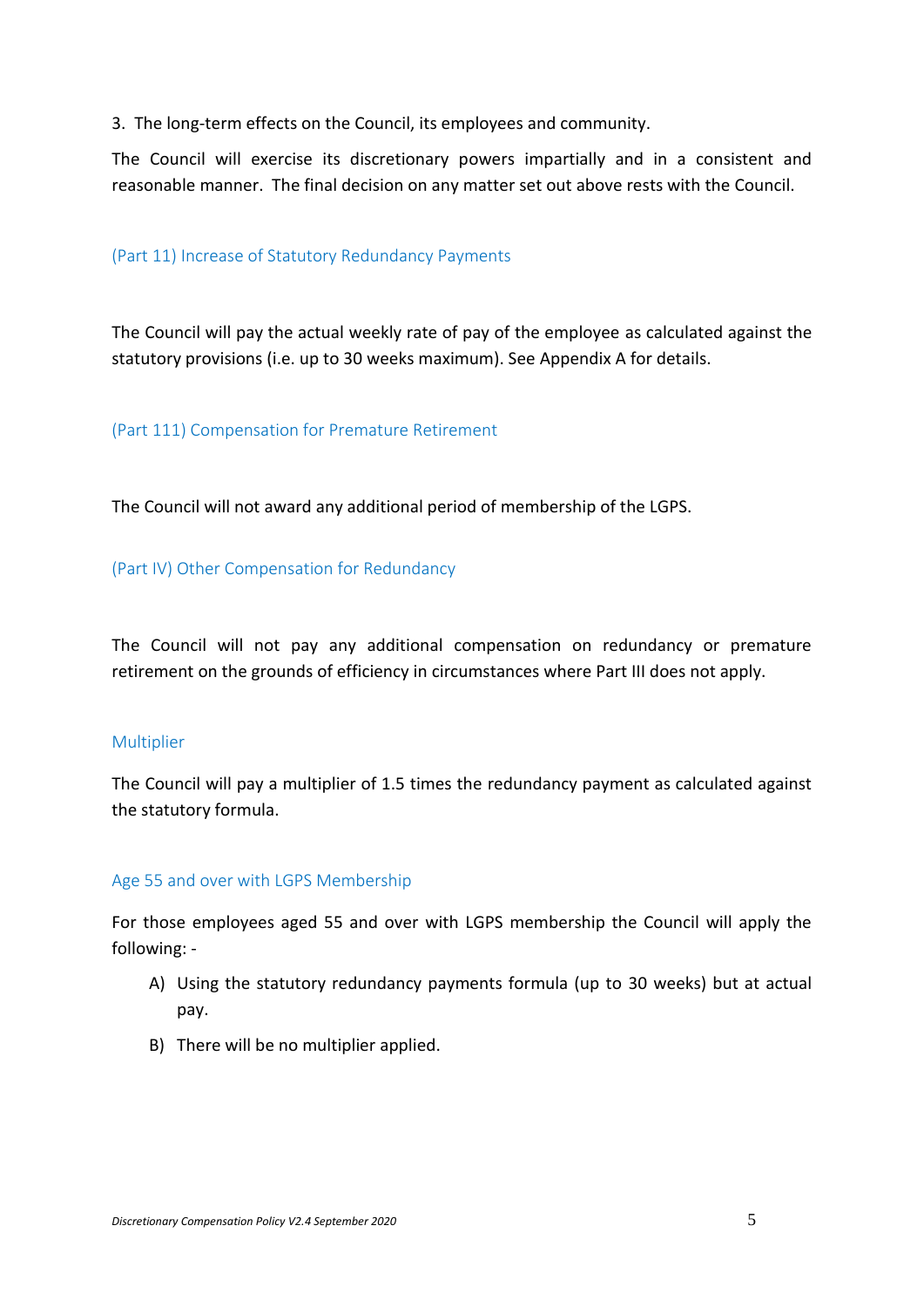#### <span id="page-5-0"></span>Teacher's Pension Membership

For those employees of Normal Pension Age<sup>1</sup> with Teachers Pension Membership the Council will apply the following:-

- A) Using the statutory redundancy payments formula (up to 30 weeks) but at actual pay.
- B) There will be no multiplier applied.

#### <span id="page-5-1"></span>Redundancy Payments (Compulsory or Voluntary)

For those employees with a minimum of 2 years continuous service, who are dismissed on the grounds of redundancy by the Authority, they are entitled to receive a statutory redundancy payment based on their length of continuous service. The Council may use its discretionary power to pay the redundancy payment as per the below table and as detailed under Part II, III, IV.

| <b>Completed year of</b><br>continuous service | <b>Statutory entitlement Weekly Pay</b> |            | <b>Multiplier</b> |
|------------------------------------------------|-----------------------------------------|------------|-------------------|
| Up to age 21                                   | 0.5 week's pay                          | Actual pay | $1.5\,$           |
| From age 22 to 40                              | 1 week's pay                            | Actual pay | 1.5               |
| From age 41                                    | 1.5 week's pay                          | Actual pay | 1.5               |
| From Age 55 with LGPS<br>Membership            | 1.5 week's Pay                          | Actual pay | No<br>Multiplier. |

Continuous employment will be the aggregation of all continuous Local Government and related employment defined within the Redundancy Payments (Continuity of Employment in Local Government) (Modification) Order 1999.

Reckonable years are counted backwards from the relevant date (i.e. the date on which notice expires or on which termination takes effect). A maximum of 20 completed years will apply.

For employees who have at least 2 years' qualifying employment (Under Age 55) and leave on grounds of redundancy, the Authority has the discretion to calculate redundancy payments on the basis of actual week's pay rather than the statutory limit **(up to a maximum of 30 weeks' actual pay).**

<sup>1</sup> *<sup>1</sup> Normal Pension Age (NPA) is the age at which pension benefits can be claimed without actuarial reduction*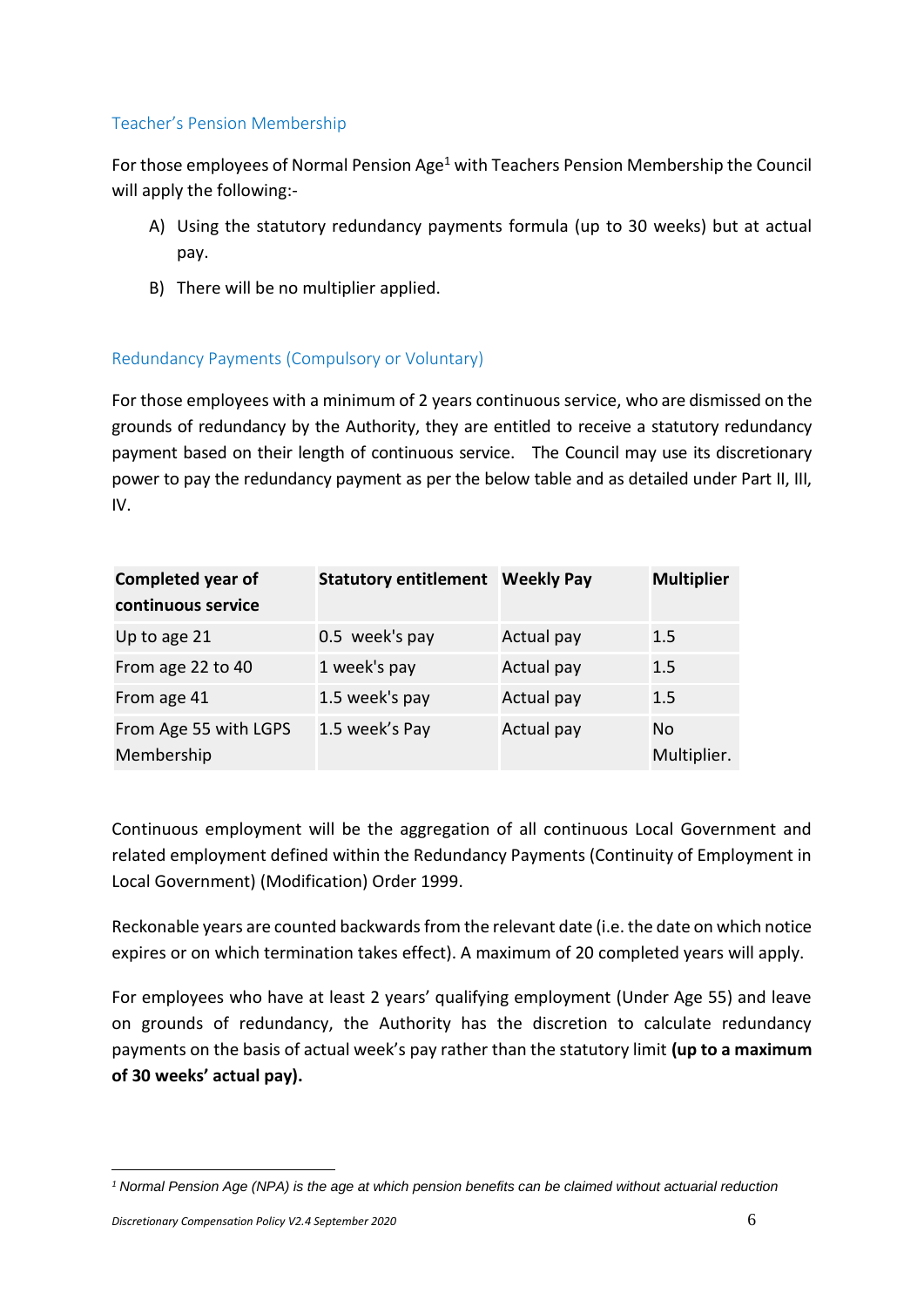For employees (Aged 55 and over with LGPS membership) who have at least 2 years' qualifying employment and leave on grounds of redundancy, the Authority will calculate redundancy payments using the Statutory Redundancy Payments Formula but using actual week's pay rather than the statutory limit **(up to a maximum of 30 weeks', there will be no multiplier).**

For employees (Aged 55 and over with **no** LGPS membership) who have at least 2 years' qualifying employment and leave on grounds of redundancy, the Authority will calculate redundancy payments on the basis of actual week's pay rather than the statutory limit **(up to a maximum of 30 weeks' actual pay).**

For employees (Under Normal Pension Age with Teachers Pension Membership) who have at least 2 years' qualifying employment and leave on grounds of redundancy, the Authority will calculate redundancy payments using the Statutory Redundancy Payments Formula but using actual week's pay rather than the statutory limit **(up to a maximum of 30 weeks' actual pay).**

For employees(Normal Pension Age and over with Teachers Pension Membership) who have at least 2 years' qualifying employment and leave on grounds of redundancy, the Authority will calculate redundancy payments using the Statutory Redundancy Payments Formula but using actual week's pay rather than the statutory limit **(up to a maximum of 30 weeks', there will be no multiplier)**

For employees (Normal Pension Age with no Teachers Pension Membership) who have at least 2 years' qualifying employment and leave on grounds of redundancy, the Authority will calculate redundancy payments on the basis of actual week's pay rather than the statutory limit **(up to a maximum of 30 weeks' actual pay).**

A week's pay does not include overtime.

The Authority will consider making payments by applying a multiplier of 1.5 to the statutory formula as detailed above, using an actual week's pay, to employees who have at least 2 years' qualifying employment and who:

are leaving employment on the grounds of redundancy,

Therefore, if this guideline is applied, the maximum number of weeks' pay that can be calculated is 45 (i.e. 30 x 1.5). **However the multiplier will not apply to those employees aged 55 and above with LGPS membership or employees of Normal Pension Age and above with Teachers Pension Membership)**.

Any payment made under the above discretions incorporates the employee's statutory redundancy entitlement.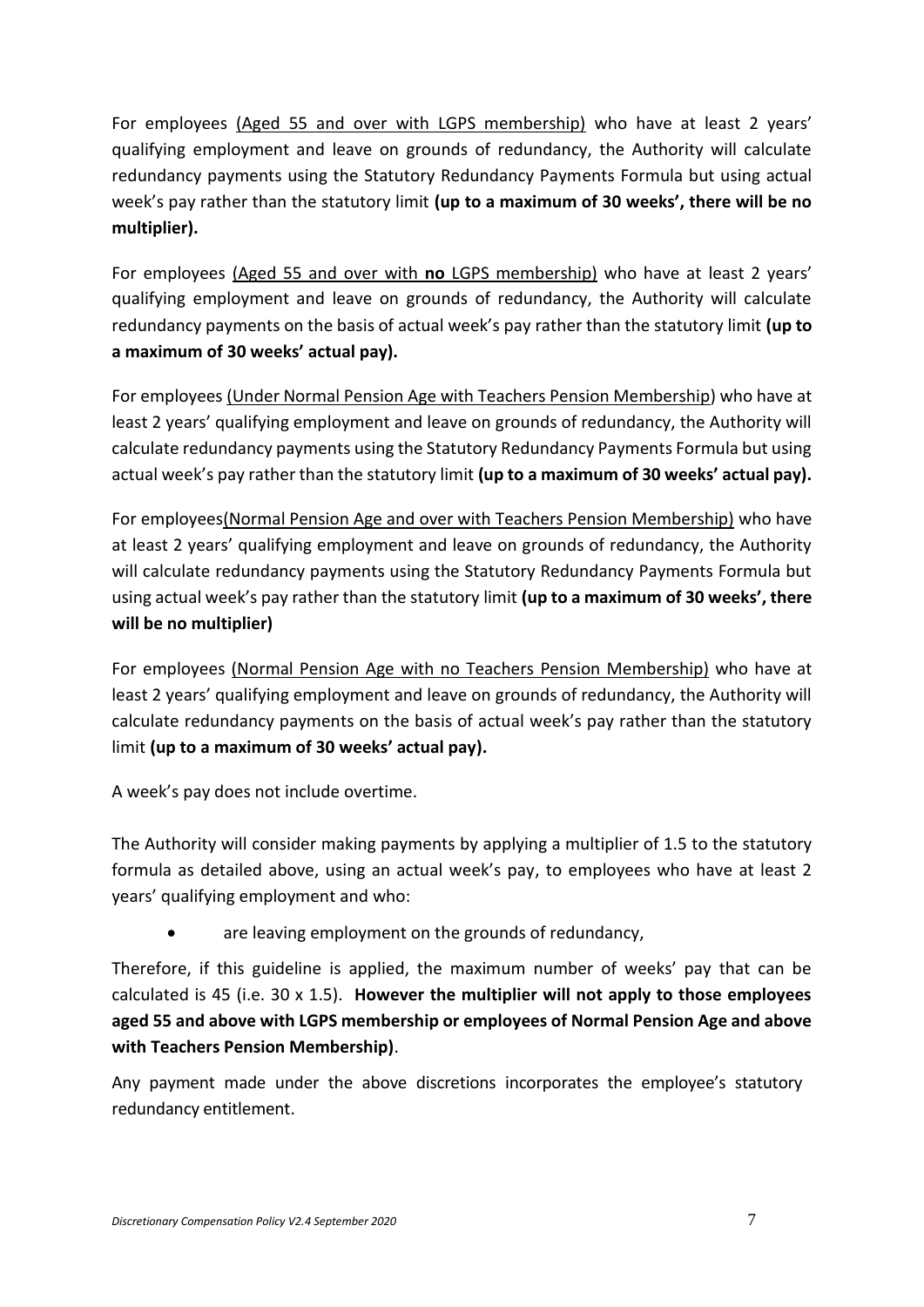#### <span id="page-7-0"></span>Localism Act 2011

To comply with our obligations under the Localism Act 2011, Full Council will be given an opportunity to vote before severance packages are approved for employees leaving the organisation where the exit costs are £100,000 or above (Included in the £100k limit is salary paid in lieu, redundancy compensation, pension entitlements and holiday pay)

#### <span id="page-7-1"></span>Modification Order

Employees who, after being made redundant by the Authority, commence work with another employer covered by the Redundancy Payments (Continuity of Employment in Local Government etc) (Modification) Order 1999 may lose their entitlement to a redundancy payment. This will apply where the individual accepts the job offer with the new employer prior to the date of dismissal by the Authority, and the date of commencement of the new job is four weeks or less after their last day of service with the Authority. Any pension payments received may be subject to abatement.

#### <span id="page-7-2"></span>In the Interest of Efficiency of the Service

There may be occasions where employees wish to leave and access their local government pension, and it would be in the interests of the efficiency of the Council's operation to permit this.

In this instance there is no redundancy payment, however, there is a cost to be repaid to the Local Government Pension Scheme by the Council to compensate for the early drawing of the pension. This cost is known as the Actuarial Strain. The efficiency savings identified must offset this cost and provide a financial benefit for the Council if the early retirement application is to be agreed.

The decision upon the application would be entirely at the discretion of the Council. In considering early retirement on these grounds, the Council will assess each case on its own merits, taking into account all of the circumstances, including capitalised and other costs of early retirement, any impact on service delivery, the potential for service improvements, skill shortages, any savings which may arise and whether it is affordable and reasonable in view of the foreseeable costs.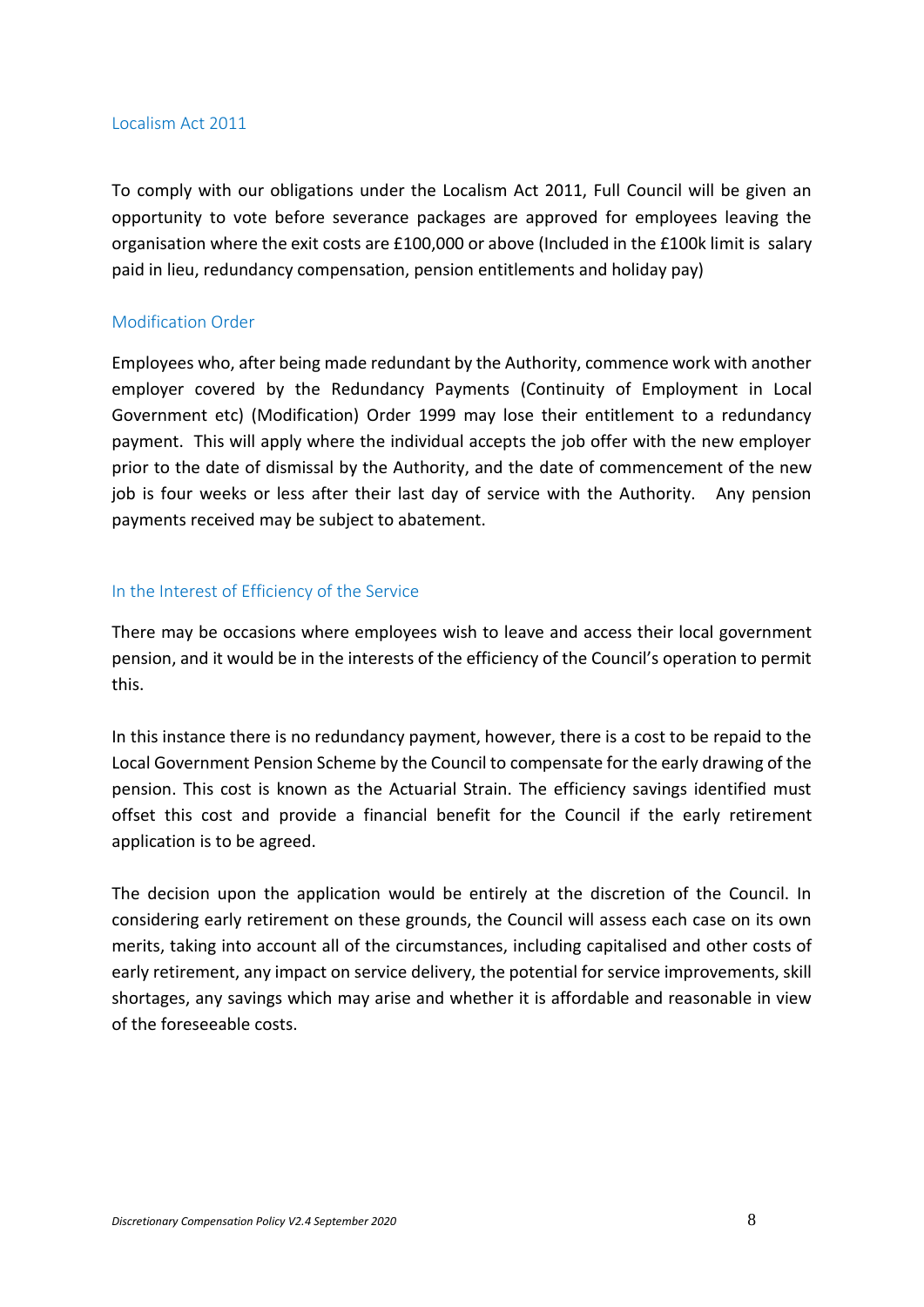## <span id="page-8-0"></span>5. Procedure

This policy should be read in conjunction with the Organisational Change and Redundancy Policy and therefore all procedures detailed in that policy carried out accordingly.

The Chief Executive Officer, in consultation with relevant Chief Officer's/Senior Managers will consider all circumstances when any decision has to be made about the exercise of the Council's discretionary powers as outlined above and have the authority of the County Council to make such delegated decisions.

All decisions made within this delegation will be reported bi-annually to the County Council.

## <span id="page-8-1"></span>6. Role of the Manager

Line Managers are responsible for determining that a payment should be made under the scheme on the grounds of redundancy or efficiency, and for ensuring that the appropriate procedures are followed to achieve a fair termination of employment.

## <span id="page-8-2"></span>7. Monitoring and Evaluation

This policy confers no contractual rights and the Council retains the right to change the policy at any time.

This policy will be reviewed as necessary to ensure that it complies with current employment legislation and the requirements of the Council.

## <span id="page-8-3"></span>8. Appendices

Appendix 1 – Statutory Redundancy Table

To calculate the number of week's redundancy pay, cross reference the person's age and years of service and then multiply that number by the actual weekly salary. 61+ -The table stops at age 61 because for employees age 61 and over, the payment remains the same as for age 61.